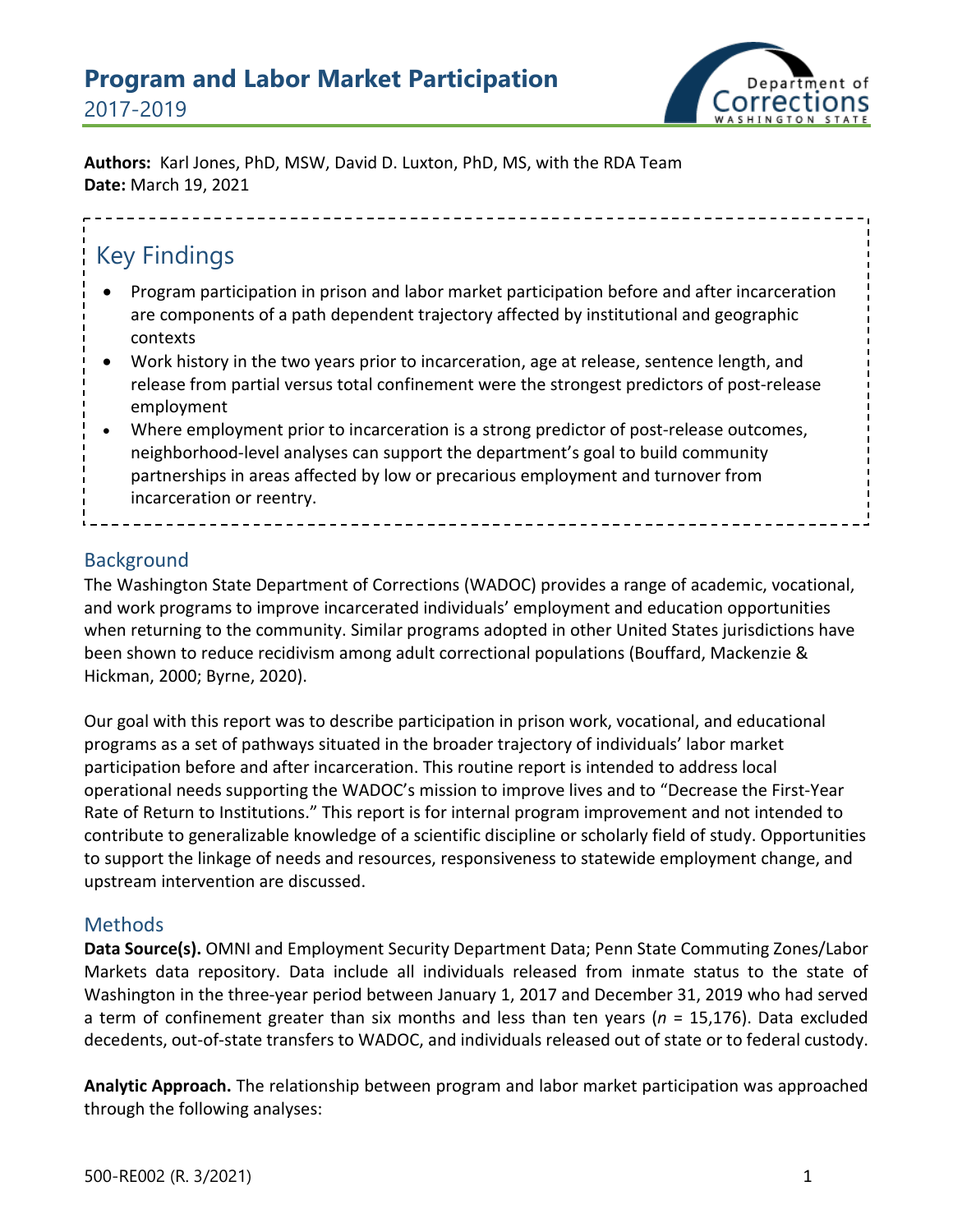*Employment trajectories.* Employment is generally path dependent such that status at a given time is influenced by a sequence of prior events. Program participation, for instance, can be affected by history of prior employment; post-release employment, in turn, can be affected by programs, history of prior employment or both. Path dependence was described in this report as the relative frequency of individual trajectories comprised of 1) the two-year period prior to incarceration, 2) time incarcerated, and 3) the second quarter following release.

A general framework for employment trajectories regards employment status as a sequence of interdependent states, each situated in community or institutional contexts (Figure 1).





The following descriptions are provided to demonstrate possible scenarios:

*Scenario A:* An individual was unemployed in the two years prior to incarceration. While serving a oneyear sentence, they worked for six months in a facility as a maintenance helper, and for one month on a community work crew before releasing to southeast Washington. The individual was unemployed in the second quarter after release.

*Scenario B:* An individual was unemployed in the two years prior to incarceration. While serving a twoyear sentence, they worked on a one-year assignment as a plumber, and for seven months as an auto mechanic before releasing to southwest Washington. The individual was employed in the second quarter after release.

*Program tracks.* Although individuals are expected to participate in various types of programs, a combination of individual and institutional factors, such as preference and availability, can affect program tracks, where periods of confinement are typified by time spent in a particular program type. Tracks were identified through a principal components analysis of program attendance hours per year of incarceration.

*Post-release employment.* Employment in the second quarter after release was analyzed in relation to work history, age, sentence length, race (*racial majority* or *minority*), gender (*male* or *female*), program track, and facility and geographic area of release. As a first step, mixed effects models estimated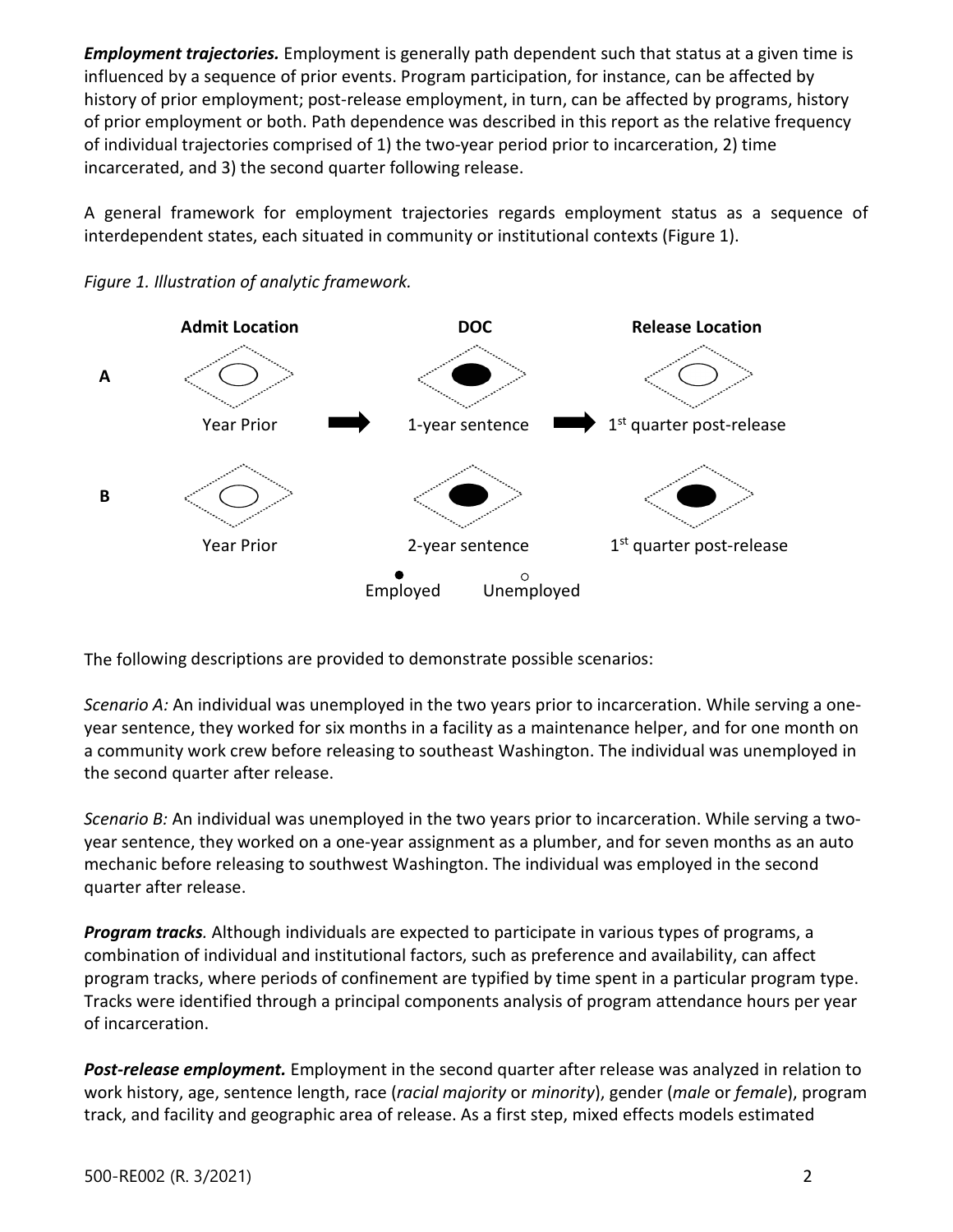contextual effects of facility and geographic area of release. Tree-based machine learning models were then used as a flexible approach to handling unspecified interactions to assess variables' relative importance in predicting employment outcomes.

## Results

#### **Employment Trajectories**

Individual employment trajectories were based on the following three components: 1) the two-year period in the community prior to admission, 2) time incarcerated, and 3) the second quarter after release. Relative frequencies for each of eight possible trajectories of labor market/program participation are shown in Figure 2.





More than 90% of pathways (Trajectories 1 through 4; *n* = 13,878) included some level of participation in work, vocational, or education programs while incarcerated. The single most frequent pathway (38.1% in Trajectory 1; *n* = 5,782) included individuals who participated in programs, but who had no record of employment in the two years prior or in the second quarter after release. One in three pathways (Trajectories 3, 4, 7, and 8; *n* = 4,991) lead to employment in the second quarter after release.

#### **Program Tracks**

Although incarcerated individuals typically participated in multiple programs, each person's total participation (i.e., total program hours over their entire term of confinement), was characterized as a track based on the share of time in a predominate program type (Figure 3). Pathways to reentry included the following program tracks, in order of frequency:

*Class 3 Industries.* The largest group (*n* = 7,577; 49.9%) included individuals whose programming was centered on Class 3 industries, or whose work experience while incarcerated was limited to their time on work release.

*Multi-Industry.* These individuals (*n* = 3,613; 23.8%) were characterized by their time in multiple work programs, including those operated by Correctional Industries and the Sustainability in Prisons Project. This group's limited participation in educational programming (e.g., Basic Skills, coursework toward post-secondary credits) was comparable to that of the Class 3 group.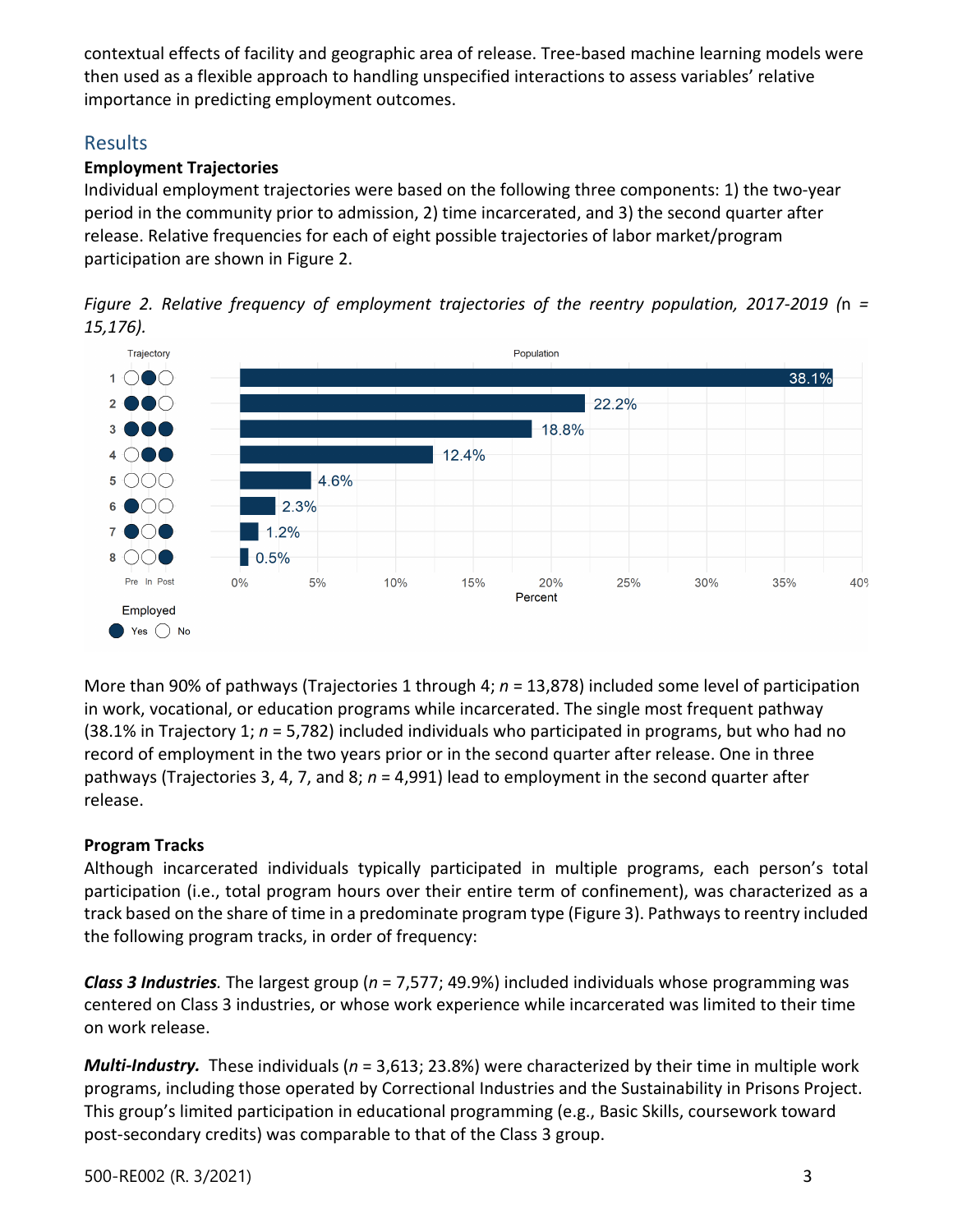*Learning.* Individuals in this group (*n* = 2,688; 17.7%) were characterized by their time in education and vocational programs. The group's work participation was primarily in Class 3 industries.

*None.* Nearly 9% (*n* = 1,298) of the reentry population had no record of participating in education, work or vocational programs or work release.



*Figure 3. Work, education, and vocational program tracks for reentry population, 2017-2019 (*n *= 15,176)* 

Of the eight possible trajectories of labor market/program participation, four included participation in work, vocational, or education programs while incarcerated (Trajectories 1 through 4; *n* = 13,878). Figure 4 shows the relative frequency of program tracks by reentry pathway.





Rank-order frequency was consistent with the overall population (i.e., Class 3 Industries-oriented programming was most frequent; learning-oriented programming was least frequent). Multi-Industry and Learning program tracks were more frequent, however, in trajectories leading to post-release employment (Trajectories 3 and 4).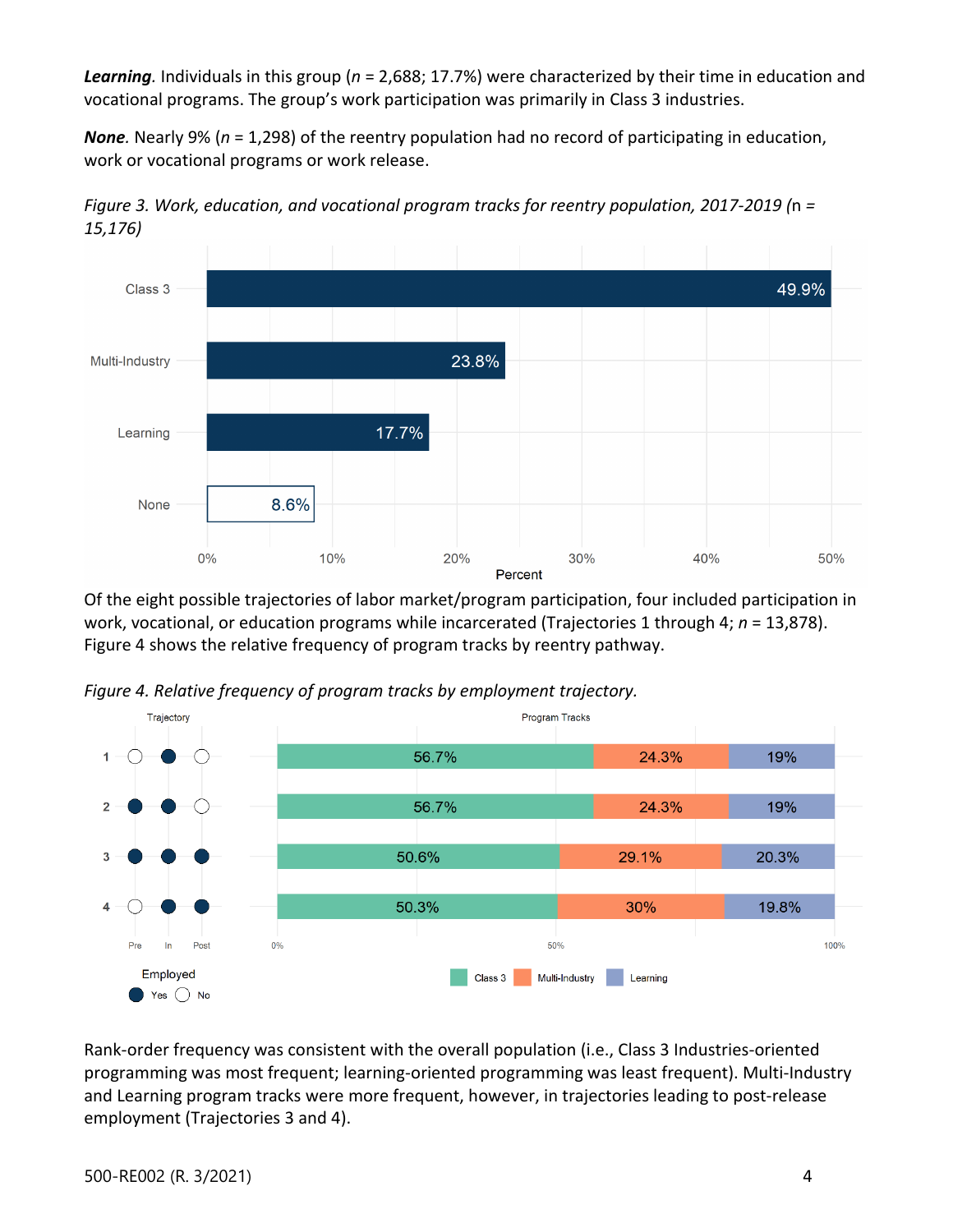#### **Post-release employment**

A model predicting employment status in the second quarter after release given individuals' work history, age, term of confinement, race (*racial majority* or *minority*), gender (*male* or *female*), program track, and release facility had moderate predictive value (AUC = 0.69). The relative importance of each variable in predicting employment outcomes and local area differences in likelihood in employment are presented below.

*Relative Importance.* In tree-based machine learning models, a variable's relative importance does not indicate the strength or direction of the relationship between a predictor and outcome, but rather the extent to which a variable improves model performance by minimizing prediction error (Schapire, 2003). As shown in Figure 5, employment status prior to incarceration was the most informative variable in predicting whether a person would be employed in the second quarter after release.

Working 2 years prior 30.2% to incarceration 27.6% Age at release 24.9% Term of confinement Release from partial  $9.3%$ confinement  $3%$ Multi-Industry 1.5% Gender  $1.2%$ Learning  $1.2%$ No program  $1.1%$ Race  $0%$ 10% 20% 30% Relative Importance

*Figure 5. Relative importance of predictors in tree-based models of employment status in second quarter after release, 2017-2019.* 

*NOTE:* Relative importance indicates the extent to which a variable informs prediction by minimizing error.

Other relatively influential variables included individuals' age, term of confinement, and whether they released from full or partial confinement.

*Working in the two years prior to incarceration*. As shown in Figure 2, 44% of labor market/program participation trajectories began with employment at some point in the two years prior to incarceration (Trajectories 2, 3, 6 and 7; *n* = 6,735). These pathways had a two times greater likelihood of leading to employment in the second quarter after release relative to those who were not employed prior to incarceration (44.9% versus 23.3% employed in the second quarter after release).

*Age at release.* Figure 6 shows a curvilinear association between age and probability of being employed in the second quarter after release. Employment was generally higher in the middle of the age distribution compared to the youngest and oldest age groups.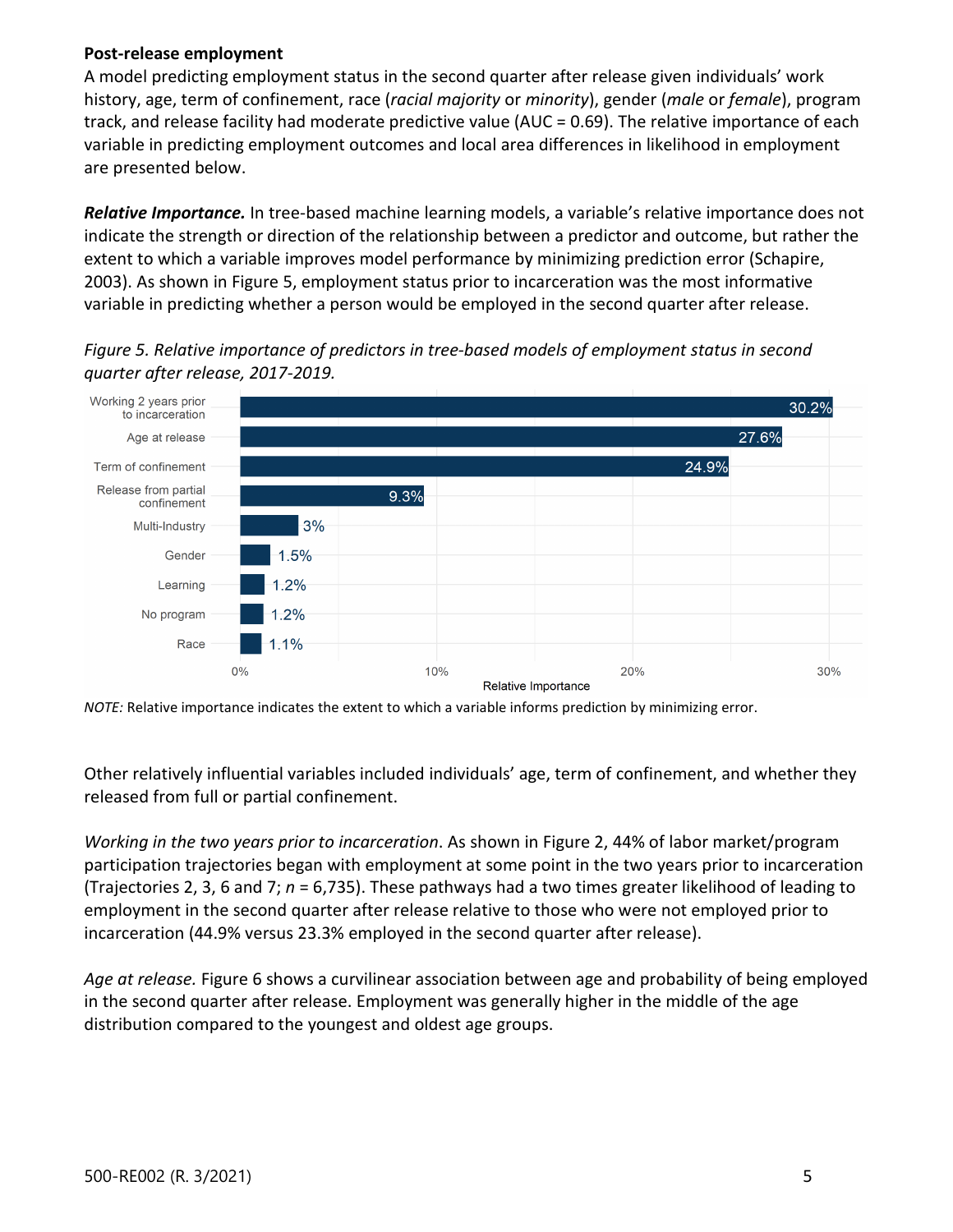

*Figure 6. Probability of employment in the second quarter after release by age decile, 2017-2019.* 

*Term of confinement*. Given a term of confinement ranging from six months to ten years, there was a generally positive association between term of confinement and probability of employment in the second quarter after release. The relationship plateaued, however, at six to seven years of confinement (Figure 7).





*Release from partial confinement.* One in four labor market/program participation trajectories returned to the community through release from partial confinement (i.e., Work Release, Graduated Reentry, Community Parenting Alternatives). The probability of employment in the second quarter after release was 1.5 times higher among these individuals compared to those who released to the community from total confinement.

*Locales.* The probability of employment in the second quarter after release was modeled with the assumption that averages vary across local labor market areas. Local area effects are shown in Figure 8 as the probability that post-release employment in a given labor market area was less than (-) or greater than (+) the statewide average (32.9%).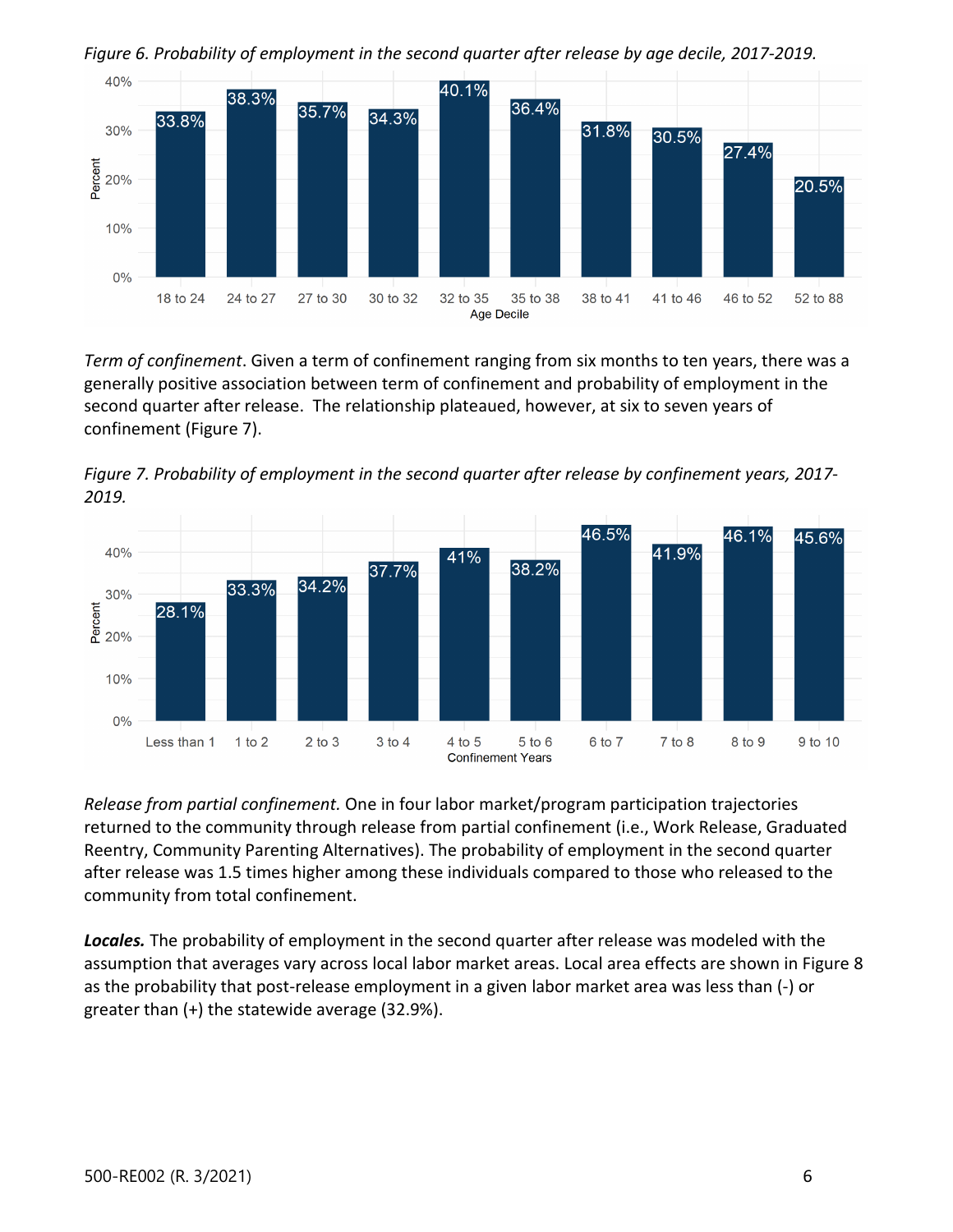#### *Figure 8. Probability of post-release employment higher or lower than state average, 2017-2019.*



*NOTE: Counties are grouped by local labor market area.[1](#page-6-0) "Probability of difference" is the proportion of posterior distributions of odds less than (-) or greater than (+) 1.* 

Areas with the highest probability of post-release employment exceeding the state average included the Seattle Metropolitan Area, adjacent areas in central Washington, and Cowlitz County. Alternatively, areas with the highest probability of post-release employment being lower than the state average included Asotin, Walla Walla, Okanogan, Klickitat, and Mason Counties.

#### Limitations

Employment data is based on records of formal employment in the state of Washington. Individuals employed out-of-state (e.g., Clark or Asotin County residents employed in Oregon or Idaho), and informal employment are not recorded. Program participation data has the primary purpose of facilitating movements to maintain safety and may represent planned versus actual participation. Program participation may be overrepresented in work assignments with "on-call" hours.

#### **Summary**

Labor market participation prior to incarceration, program participation in prison, and employment upon return to the community are each components of a path dependent trajectory affected by institutional and geographic contexts. Effective program delivery in complex systems can be supported through analyses that attend to the following:

**Individual needs and institutional resources.** Recurring analysis of how individual needs and capabilities and programming resources intersect at the facility level can help avert mismatch of skills, needs and resources, and support data-driven program development.

<span id="page-6-0"></span><sup>1</sup> See "*Labor-sheds for regional analysis*" at https://sites.psu.edu/psucz/